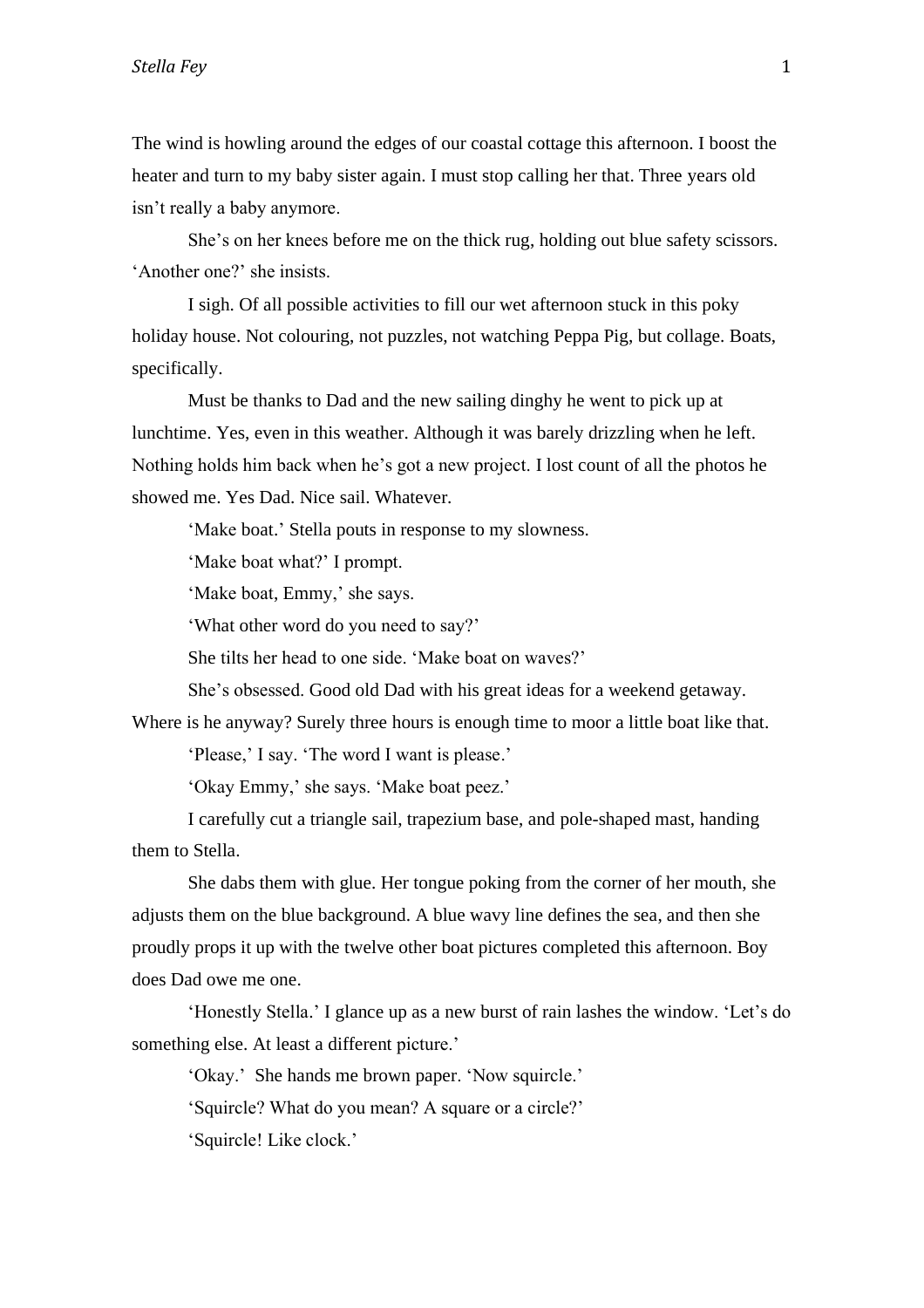'All right, all right. I'll do a circle.' I cut it out and pass it to her.

She pastes two triangles onto another boat shape and adds the 'squircle' beside

it.

'What's that Stell?' I ask. 'A buoy?'

'Is man,' she says.

'A man?' My eyebrows lift.

'Man head,' she explains.

'Is he going for a swim?'

Stella waves a hand towards the window. 'No swim! Too wavy dumb-dumb.

Too many wind.'

'So what's he doing?' I'm intrigued.

'Going bye-byes,' she says matter-of-factly.

'What?'

'Bye-bye Daddy.' She waves at the picture.

'Stella, that isn't funny,' I snap. Cold creeps down my spine. 'Don't talk silly

like that.'

'Not silly.' She pouts.

There's a rap at the door.

I jump out of my skin.

Standing on the doorstep are two police officers in wet weather gear. My heart begins to yammer.

'Are you Emma?' says the big one.

I nod. The yammer rises in my throat.

'Can we come in?' says the lady, with a kind smile. She introduces them both. I forget their names instantly.

I beckon them in, and gesture to the sofa. I pile up the pictures and park myself on a chair, pulling Stella to my knee.

The kind cop glances at the big one. 'Can we talk to your mother?' she asks gently.

I shake my head. 'We don't have one.' Which is pretty much true.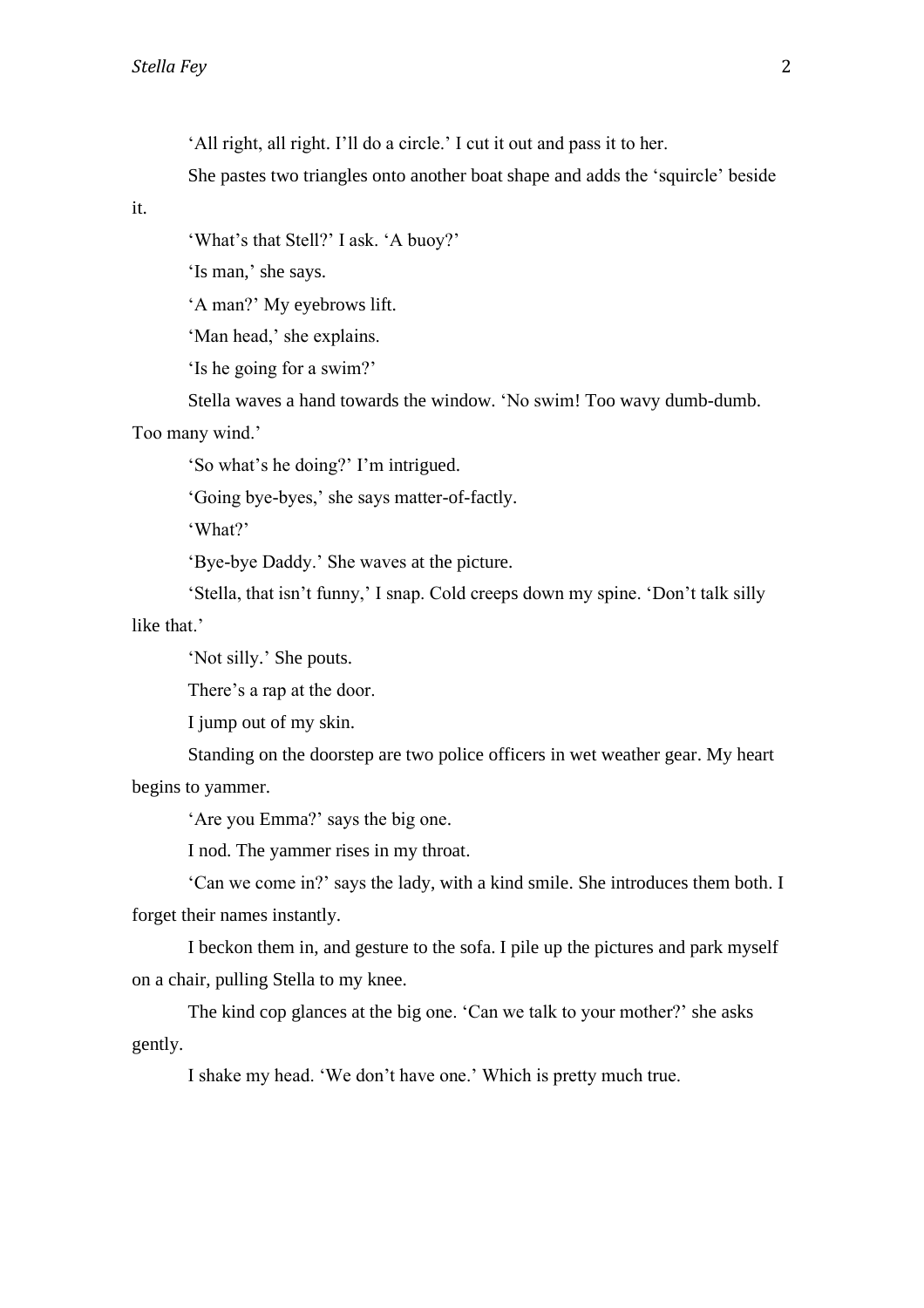They establish there is no adult relative in easy reach. They exchange a glance.

'It's about your father,' says the big cop. 'Did he recently purchase a new sailboat? A little moppet?'

'Uh-huh. Yes.' I squeeze Stella tight. She squirms.

The big guy holds out his phone. 'You see, we found this boat. We think it may belong to your dad.'

Stella slips from my knee.

I lean over to inspect the photo. The blood drains from my face. I'd recognise that yellow sail and orange keel anywhere. Even tipped over in water.

'He said he'd only pay for and moor it today. Why would he take it out in weather like this?' Typically thoughtless. And he tells *me* off for behaving like a teenager. At least I *am* actually thirteen!

Stella returns to her collage obsession.

Gently, they explain where it was found - off the point. The coastguard won't go out until the weather calms a bit.

In the background Stella continues cutting and gluing.

'Hallo Daddy!' she says. My head snaps up. The cops glance at one another, mouths open. Stella can have that effect.

I look at her picture. She's drawn brown stumps. They could be pylons. There's a squashed brown rectangle above it. And a jaggedy 'squircle' is dabbed on below.

I frown.

'Oh Daddy *did* go big swim.' Her voice is high in surprise.

Biting my lip, I hover. This is going to sound so stupid. But I do it anyway. I explain to the police what Stella's been doing this afternoon.

'It sounds crazy,' I say. 'But… would you please check the wharf?'

Big cop turns a laugh into a cough. 'That's a big swim in this weather.'

But the nice one goes out to the car. The radio crackles.

She returns. 'Come on then.'

We grab shoes, jackets, and the cottage key and follow them out. I perch on the backseat with Stella.

'Nice mans,' she chats. 'We find Daddy.'